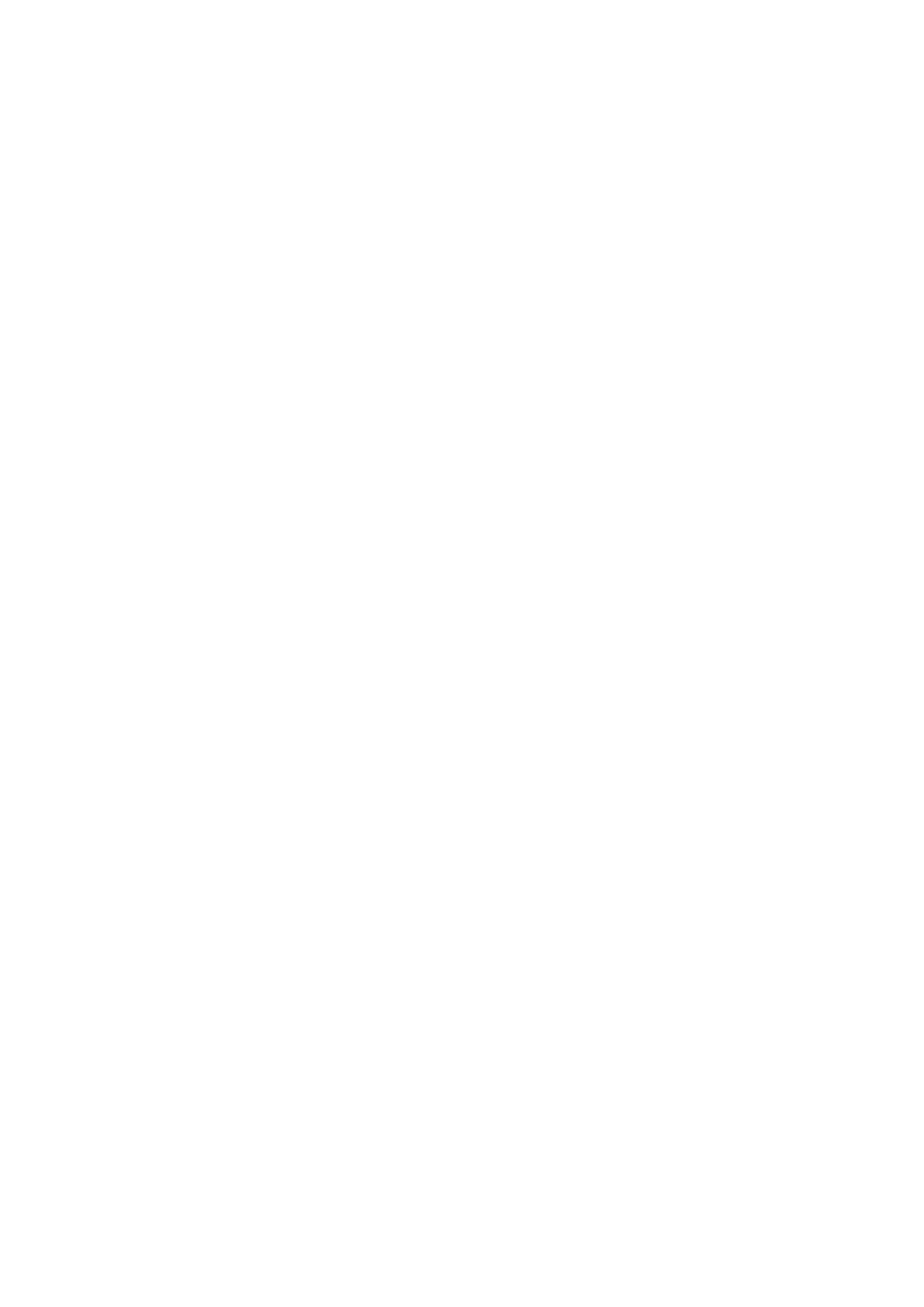include species' traits, water and nutrient availability. *Triodia* has not been studied in this respect, and it is unknown how Australia's arid zone vegetation will respond to changing environmental conditions.

This project aimed to advance understanding of *Triodia* responses to increase the predictive capacity of how these grasslands will fare in the future. We chose controlled-environment and field-based experimentation to study the responses of *Triodia* to water, nutrients and CO2. While controlled-environment cabinets or glasshouses allow controlling water, nutrients and CO2, they do not fully replicate natural conditions due to difference in light intensity, biotic interactions, soil depth, etc. To provide context for controlled-environment experiments, *Triodia* species were also studied in the field along a rainfall gradient from in north-west Queensland in dry and wet seasons.

We present results of three representative species, epistomatous ('hard') *T. longiceps* and *T. basedowii* (both are widespread) and amphistomatous ('soft') *T. pungens* (widespread resinous species that does not have abaxial stomata). We document functional responses along a rainfall gradient in the field including photosynthesis rates throughout the day (gas exchange), plant water relations, carbon and nutrient relations, spectral reflectance (comparison of 'green' biomass and derived water index) and temperature. In controlled environment chambers, multifactorial experiments exposed seedlings to ambient (380 ppm) or future elevated (600 ppm)  $CO<sub>2</sub> concentrations, a range of water and nutrient availability. Plants were grown for$ five months with similar measurements conducted as in field-based research.



**Figure 1.** Mature (>5years) T. pungens at Camooweal in north-western Queensland (a) and seedling at 5 months grown in pot in controlled growth conditions (b).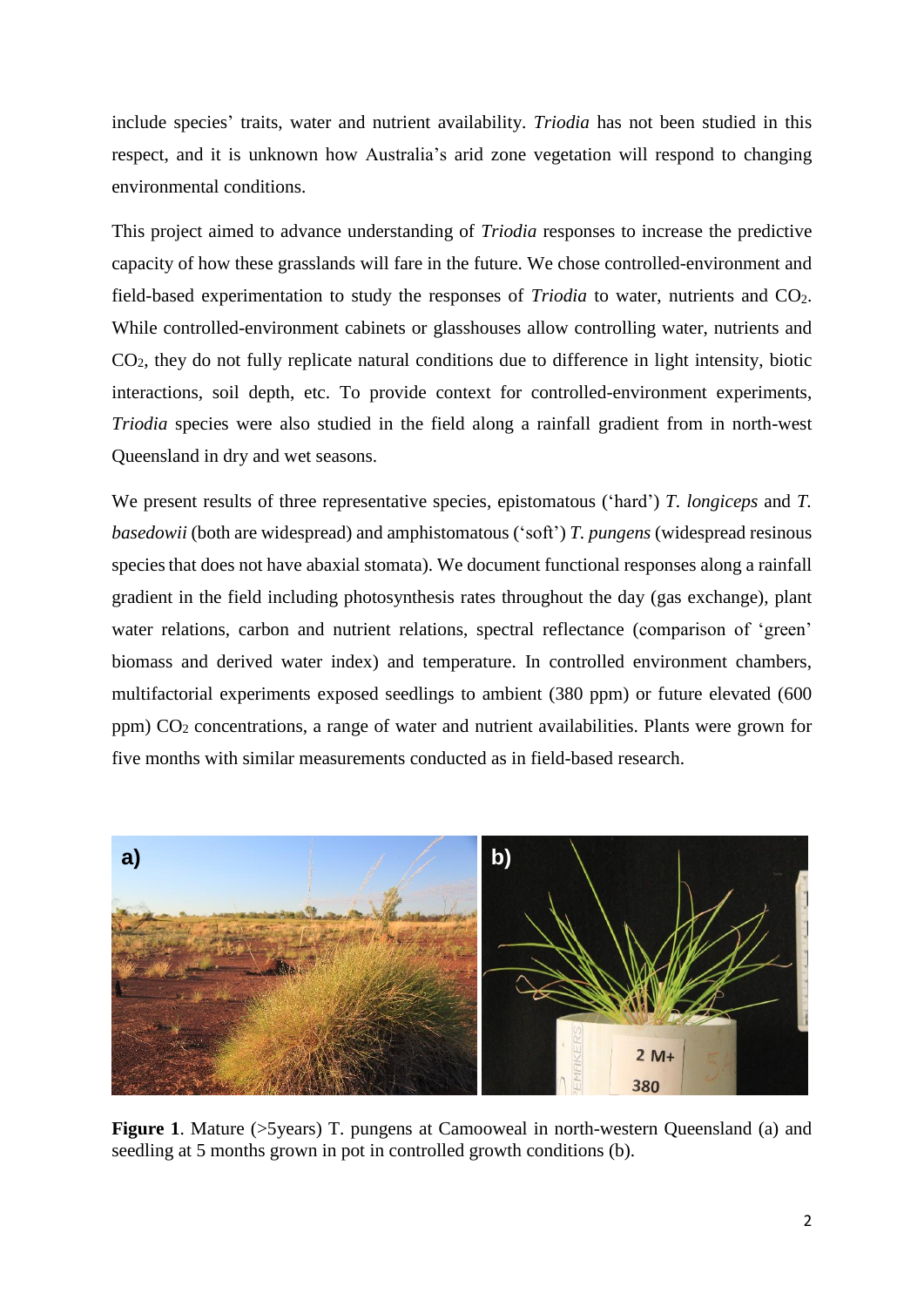## **Results**

## *1. Gas exchange of 'hard' and 'soft'* Triodia *species in the natural environment*

An 'intermediate' rainfall site at Dajarra (mean annual rainfall 350 mm) allowed comparing the two *Triodia* types under the same environmental conditions. The main finding was that both *Triodia* species were quasi dormant during the dry season displaying negative or very low net CO<sup>2</sup> fixation rates [\(Figure 2a](#page-3-0)). Water availability in the wet season elicited a strong response with considerable increases in net photosynthesis and transpiration rates [\(Figure](#page-3-0) 2a, b). In the wet season, most gas exchange occurred in the morning, followed by declining rates throughout the day and concomitant decrease in stomatal conductance and transpiration in the soft species [\(Figure 2\)](#page-3-0). Transpiration of hard species show little decrease from its highest rate at ~9 am until the evening but stomatal conductance followed decreasing pattern of photosynthesis from approximately 9 am to 3 pm [\(Figure](#page-3-0) 2b, c). We estimated daily photosynthesis using a linear model based on the five daily photosynthesis measurements, and total hours of photosynthesis. Over the course of a day, hard species assimilated a total of 0.502 mols  $CO<sub>2</sub>$  m<sup>-2</sup> compared to soft species total of 0.332 mols  $CO<sub>2</sub>$  m<sup>-2</sup>. The hard species transpired an estimated 216 mols  $H_2O$  m<sup>-2</sup>, 2-fold more than the soft species with a daily total of 108 mols  $H<sub>2</sub>O$  m<sup>-2</sup>. There was no net carbon gain in the dry season for either species (-0.037 mols  $CO<sub>2</sub>$  $m<sup>-2</sup>$  for hard and -0.003 mols  $CO<sub>2</sub> m<sup>-2</sup>$  per day for soft species) and continued water loss (110 mols  $H_2O$  m<sup>-2</sup> and 38 mols  $H_2O$  m<sup>-2</sup> per day for hard and soft species, respectively) at approximately half the rate measured in the wet season. Transpiration positively correlated with photosynthesis in the wet season, with hard species generally showing higher rates of transpiration per unit photosynthesis [\(Figure 3a](#page-3-1)), however there was no correlation between transpiration and photosynthesis in the dry season for either species [\(Figure 3b](#page-3-1)).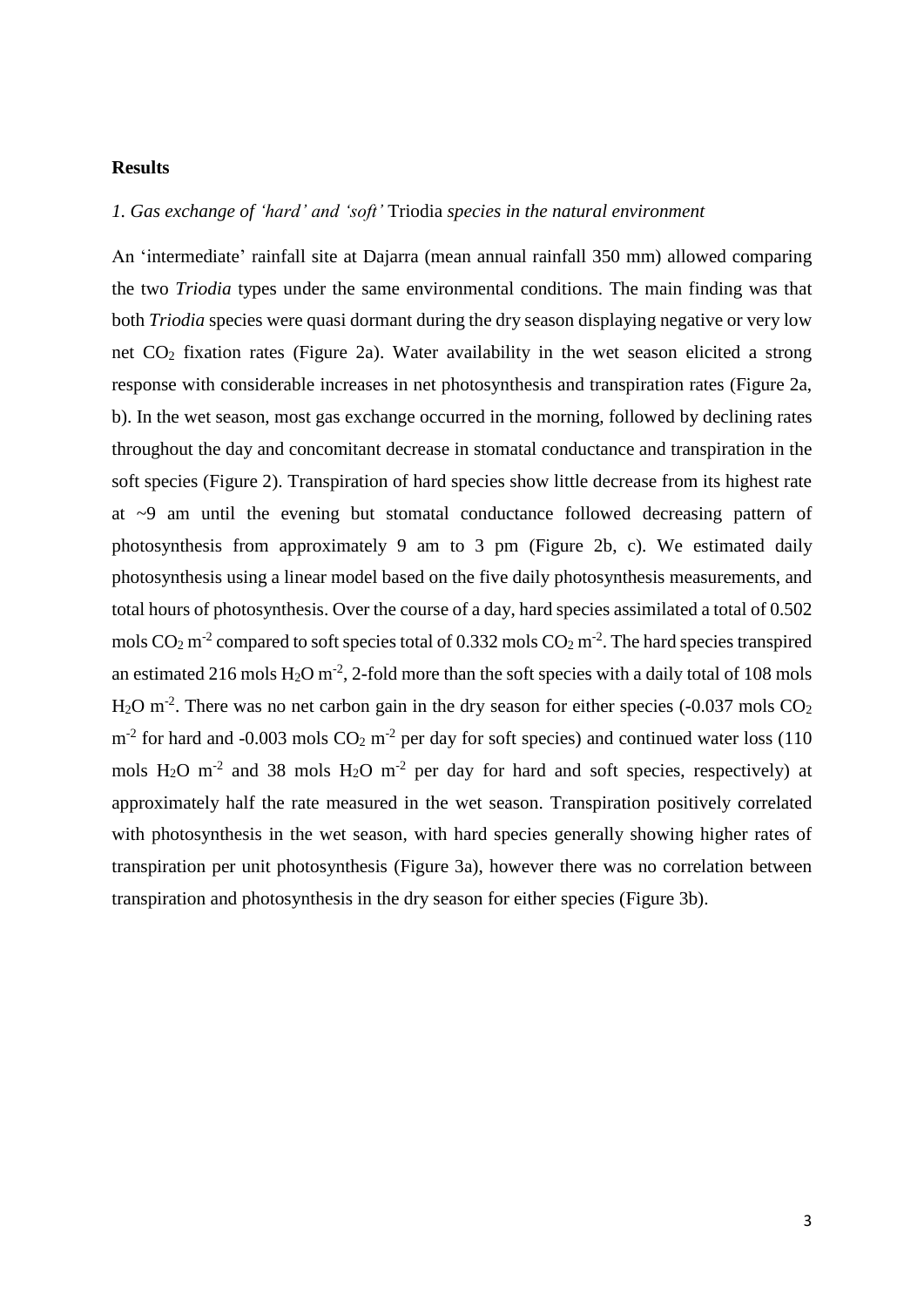

<span id="page-3-0"></span>**Figure 2.** a) Net photosynthesis (net  $CO_2$  fixation,  $A_{net}$ ), b) transpiration (*E*) and c) stomatal conductance (gs) of soft *T. pungens* and hard *T. longiceps* species in dry and wet season at Dajarra (NW Qld) from pre-dawn to evening (pre-dawn = complete darkness, AM=~9am, PM  $=$   $\sim$ 3pm and evening  $=$  before dark). Error bars are standard errors of 5 replicate (same leaves of each plant measured at each sampling time). For statistical analysis please see Table 1.



<span id="page-3-1"></span>Figure 3. Response of net photosynthesis (A<sub>net</sub>) compared to transpiration (*E*) for hard *T*. *longiceps* and soft *T. pungens* during the a) wet and b) dry seasons at intermediate rainfall site Dajarra (NW Qld).

While both *Triodia* species shared similar overall net photosynthesis rates in both seasons, the hard species consistently had higher transpiration rates and stomatal conductances than the soft species [\(Table 1\)](#page-4-0). Gas exchange over the course of the day was more strongly correlated to atmospheric condition of vapour pressure deficit (Vpd) than relative humidity or temperature during the wet season only; there was no significant correlation with Vpd, relative humidity or temperature was found in the dry season [\(Table 2\)](#page-4-1).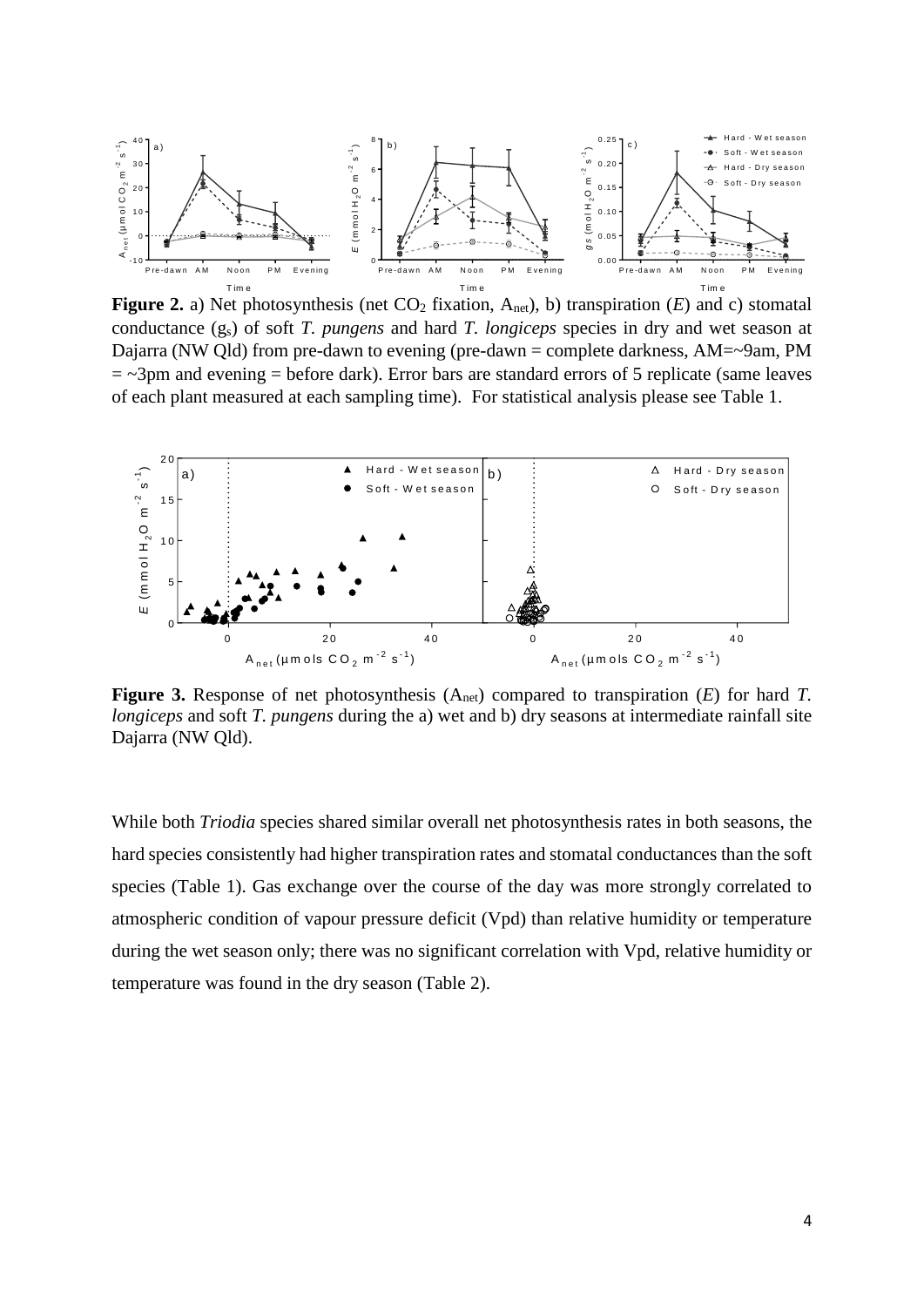<span id="page-4-0"></span>**Table 1.** Mean daily values (average of AM, noon and PM values) ± standard error (SE) for gas exchange variables, including net photosynthesis (Anet), transpiration (*E*), and stomatal conductance (*gs*) of soft *T. pungens* and hard *T. longiceps* at the end of dry and wet seasons. Different letters represents significant differences between means (2-way ANOVA, P<0.05) of soft and hard species in both seasons.

|                                           |                              | Dry Season                    | Wet Season                  |                              |  |
|-------------------------------------------|------------------------------|-------------------------------|-----------------------------|------------------------------|--|
| <b>Species</b>                            | T. pungens                   | T. longiceps                  | T. pungens                  | T. longiceps                 |  |
| $A_{net} (\mu mol m^2 s^{-1})$            | $0.59 \pm 0.26^{\mathrm{b}}$ | $-0.30 \pm 0.17^{\mathrm{b}}$ | $10.61 \pm 2.3^{\text{a}}$  | $16.40 \pm 3.6^{\text{ a}}$  |  |
| E (mmol m <sup>-2</sup> s <sup>-1</sup> ) | $1.06 \pm 0.13$ c            | $3.28 \pm 0.33^{\mathrm{b}}$  | $3.22 \pm 0.41^{\text{ b}}$ | $6.26 \pm 0.61$ <sup>a</sup> |  |
| $gs \text{ (mol m}^2 \text{ s}^{-1})$     | $0.01 \pm 0.00^{\circ}$      | $0.04 \pm 0.01^{\text{ b}}$   | $0.06 \pm 0.01^{\text{ b}}$ | $0.12 \pm 0.02^{\text{ a}}$  |  |

<span id="page-4-1"></span>**Table 2.** Reported Pearson product-moment correlation coefficient (R) from correlation analysis of net photosynthesis  $(A<sub>net</sub>)$ , transpiration  $(E)$ , stomatal conductance (gs) with vapour pressure deficit (Vpd), relative humidity (RH) and air temperature (Air temp) for dry and wet season of soft and hard species combined. Data used in analysis obtained from AM-PM measurements. Correlation strength scales from -1 to 1 where 0 equates to no association between variables and  $\pm 1$  indicates either absolute positive/negative association. Highlighted values in bold denote significant correlation at P< 0.05, n=30.

|                                                   | Dry Season |           |          | Wet Season |           |          |
|---------------------------------------------------|------------|-----------|----------|------------|-----------|----------|
| Atmospheric variable                              | Vpd        | <b>RH</b> | Air temp | Vpd        | <b>RH</b> | Air temp |
| $A_{net}$ (µmol m <sup>-2</sup> s <sup>-1</sup> ) | $-0.060$   | 0.092     | $-0.094$ | $-0.781$   | 0.635     | $-0.602$ |
| $E$ (mmol m <sup>-2</sup> s <sup>-1</sup> )       | 0.028      | $-0.018$  | 0.186    | $-0.411$   | 0.161     | $-0.123$ |
| $gs \text{ (mol m}^2 \text{ s}^{-1})$             | $-0.323$   | 0.279     | $-0.181$ | $-0.747$   | 0.573     | $-0.539$ |

## *2. Effect of elevated atmospheric CO<sup>2</sup> (eCO2)*

CO<sup>2</sup> concentrations did not affect leaf-level photosynthesis [\(Figure 4a](#page-5-0)), or biomass accumulation [\(Figure 5c](#page-6-0), d) of soft species *T. pungens* grown with replete nutrient levels, but eCO<sup>2</sup> resulted in reduced transpiration and associated greater instantaneous water use efficiency (WUEi) as a result of lower stomatal conductance [\(Figure 4b](#page-5-0)-d)*.* Small leaves prevented measurement of leaf-level gas exchange (*T. pungens* with low nutrients and *T. basedowii* with low or high nutrient supply). There was no effect of  $CO<sub>2</sub>$  on total biomass while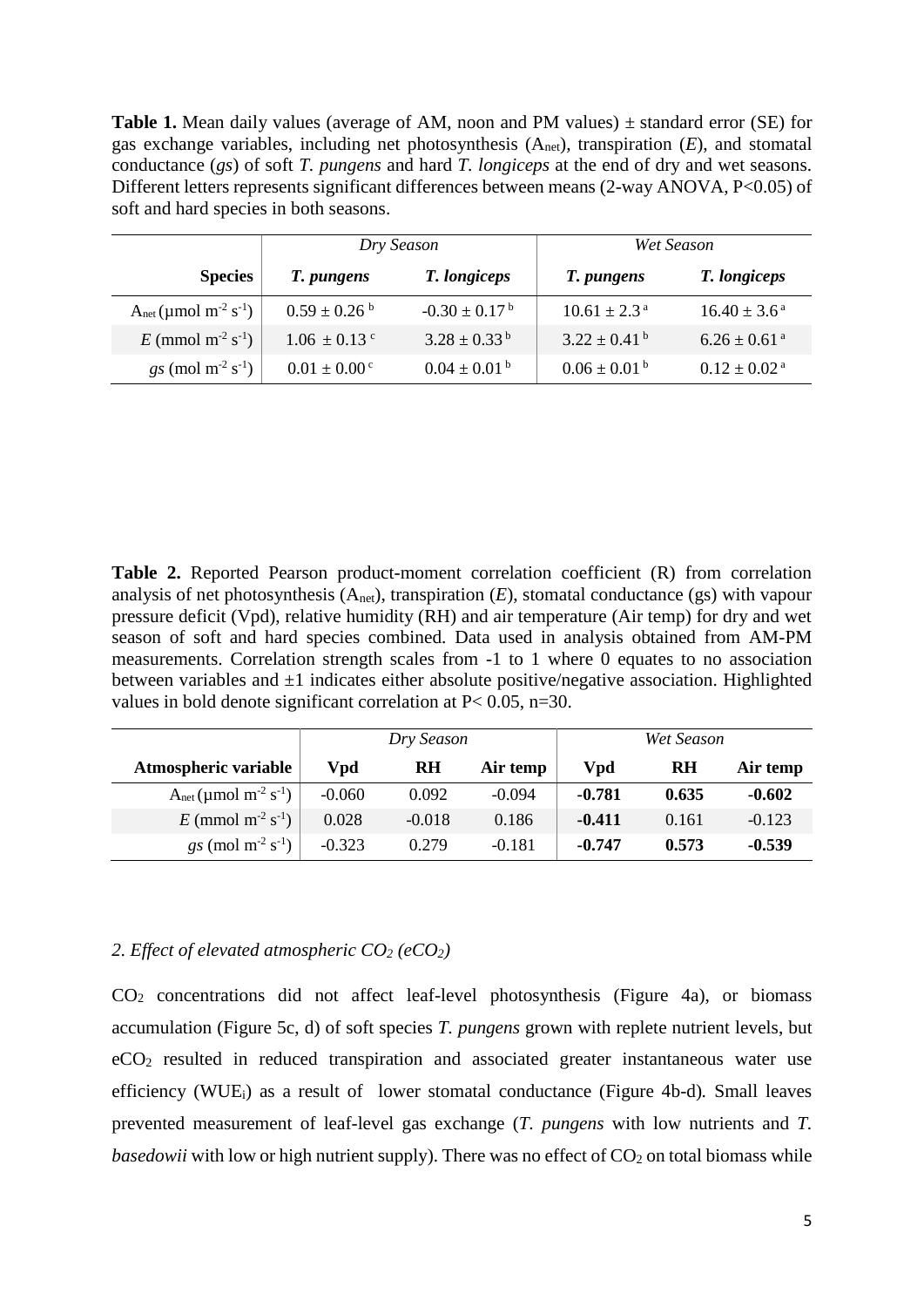replete nutrient supply significantly increased total biomass of both species [\(Figure 5,](#page-6-0) P<0.001).



<span id="page-5-0"></span>**Figure 4.** a) Net photosynthesis  $(A_{net})$ , b) transpiration  $(E)$  c) instantaneous water use efficiency (WUE<sub>i</sub>, µmols of  $CO<sub>2</sub>$  assimilated per mmol of H<sub>2</sub>O) and d) stomatal conductance (*gs*) of soft species *T. pungens* of youngest fully expanded leaves. Plants were grown at replete levels of nutrient in a multifactorial design with water supply of 20, 50 and 80% field capacity and CO<sub>2</sub> concentrations of 380 and 600 ppm. Error bars represent standard errors of eight plants except for  $20\%$  field capacity treatment with  $CO<sub>2</sub>$  of 380 ppm had  $n=7$ , and 600 ppm  $n=6$ .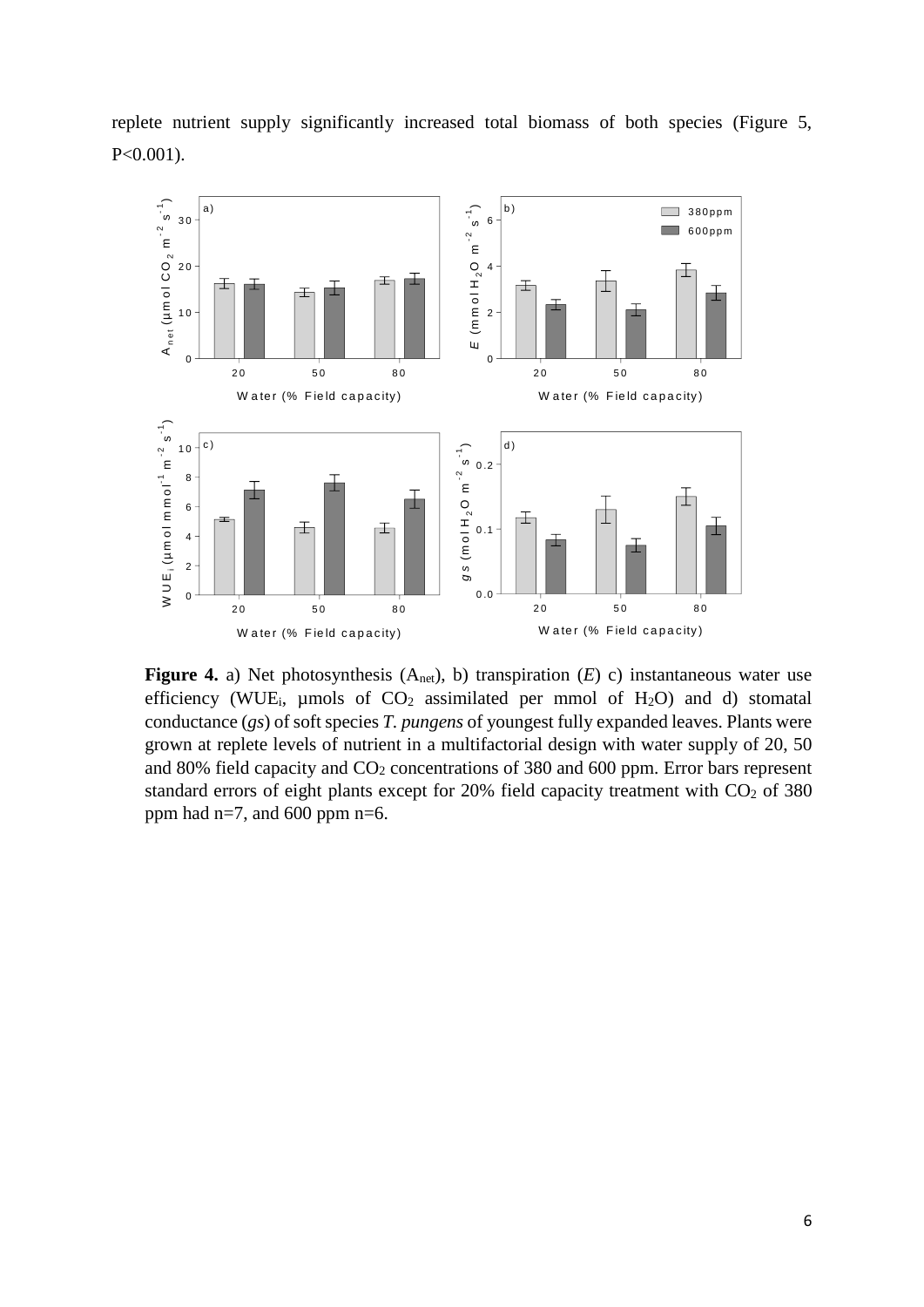

<span id="page-6-0"></span>**Figure 5**. Biomass accumulation aboveground and belowground of hard species *T. basedowii* (a, b) and *T. pungens* (c, d) grown with low and replete nutrient concentrations and  $CO<sub>2</sub>$ concentrations of 380 ppm (a, c) and 600 ppm (b, d) across water levels of 20, 50 and 80% field capacity. Experiments for both species were conducted at separate times but under the same conditions. Error bars are standard error, n=8. Lowercase letters represent statistical differences in total biomass between treatments for each species.

## **Conclusions**

Similar to what has been reported for other arid plants grown in field conditions, both *Triodia* types respond to increased water availability by increasing gas exchanges including rates of photosynthesis, while no or little net  $CO<sub>2</sub>$  assimilation in the dry season. Maximum net photosynthesis rates occurred in the morning and were similar in both *Triodia* type, and were comparable to other grass species in arid and semi-arid environments. Highest stomatal conductances coincided with net photosynthesis rates and were approximately 50% lower than those observed in other arid zone grasses, suggesting that *Triodia* is strongly conservative in its water relations. In line with the distribution of stomata, the ancestral hard type had similar photosynthesis rates at the expense of greater water loss than the more recently evolved soft type (stomata only on the upper leaf surface). It appears that the hard species has a strong ability to respond to favourable environmental conditions, but is more sensitive to a high availability of water under controlled conditions. It is unclear why hard species responded negatively to increased water availability but may be reflective of sensitivity to declining oxygen availability with increasing soil saturation; this requires further investigation.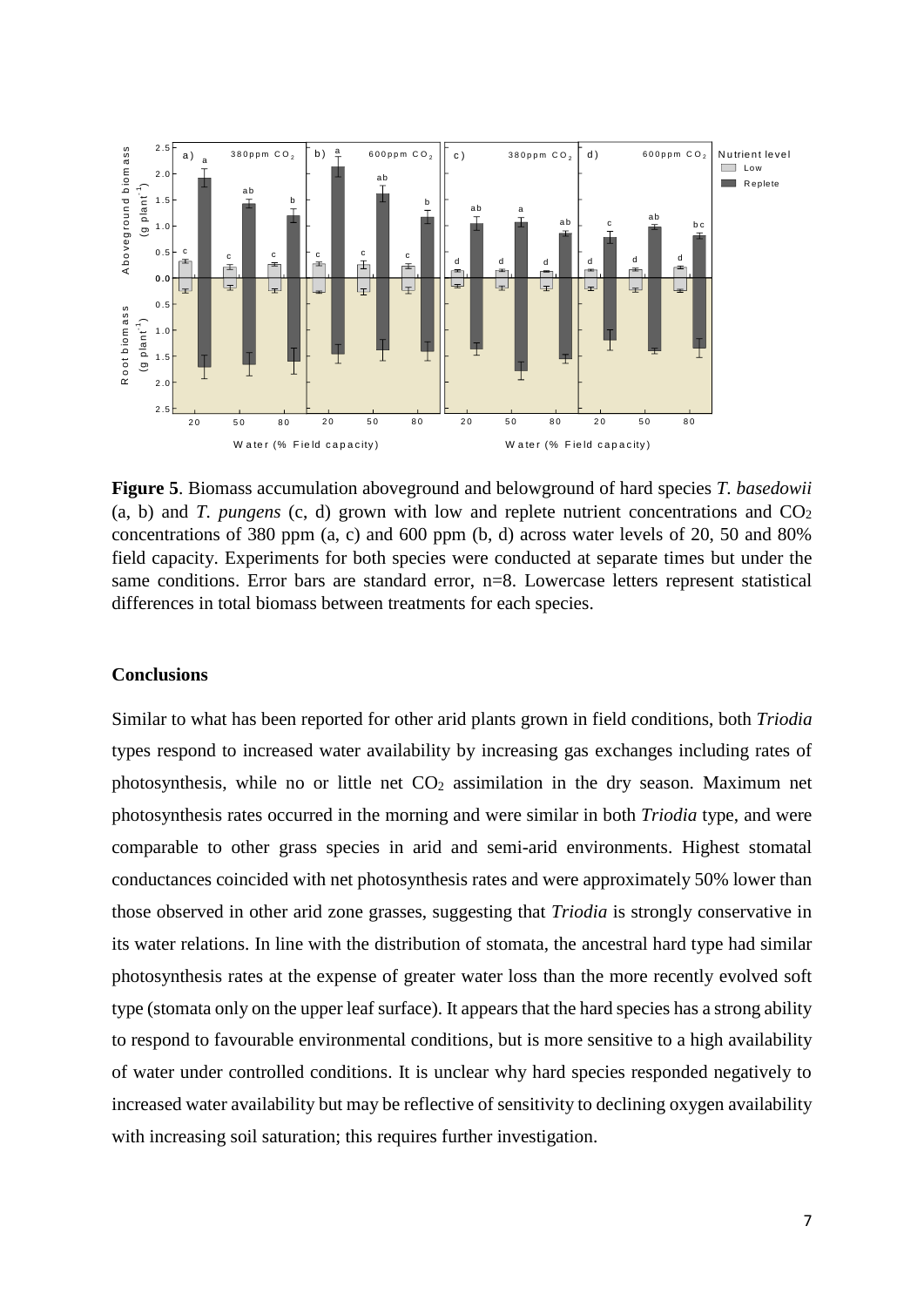Although net photosynthesis was not affected in elevated  $CO<sub>2</sub>$  concentrations, increased water use efficiency of the soft species suggest that *T. pungens*, and possibly other soft species, may be able to counteract reduced precipitation in future climates. Furthermore, the pronounced nutrient effect on biomass accumulation demonstrates that nutrient availability will have a significant impact on *Triodia* function, highlighting the need to consider nutrient availability together with other environmental variables.

The results here raise intriguing questions about the evolution and distribution of *Triodia*  species. The more recently evolved soft species are more water efficient than the ancestral hard type studied here, most likely due to loss of the stomata on the lower leaf surface and possibly other adaptations not studied here. However, the distribution of the two types of *Triodia* is at odds with this notion, as ancestral and less water efficient hard species are distributed mostly in the drier regions of Australia, while the more recently evolved and more water efficient soft species prevail in wetter northern regions of the continent [\(Figure 6\)](#page-8-0). Our data show that hard species are sensitive to the presence of water and perhaps this could explain the dominant distribution of hard species in the driest regions. We cannot explain the contrast between the species' ecophysiology and geographical distribution, and it is clearly a topic worthy of research.